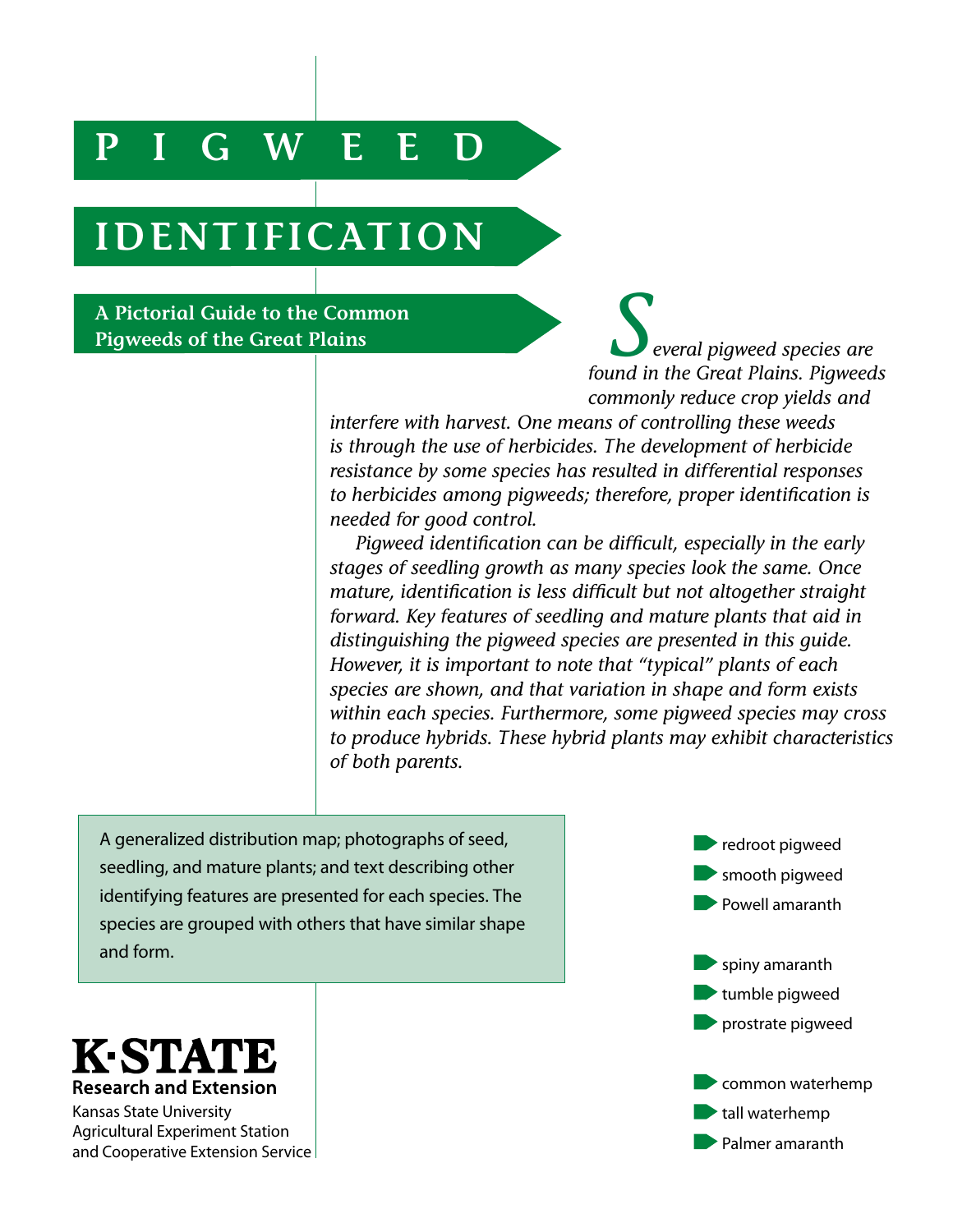### **Redroot pigweed**  *(Amaranthus retroflexus)*





• When seed are threshed, sepals are curved outward, and about twice the length of the seed. Sepals usually have rounded tips.

## **IMMATURE** *(photos 2 and 3)*

- Very small fine hairs are found throughout plant.
- Leaf and stem surfaces are rough.
- First leaves are rounded.
- Redroot pigweed is very similar to smooth pigweed and Powell amaranth.
- Redroot pigweed has a more rounded first leaf than Powell amaranth.
- Readily distinguished from smooth pigweed only when mature.

- Very small fine hairs are found throughout plant.
- Flowering structure is highly branched.
- Male and female flowers on same plant.
- Branches of the flowering structure are very compact, usually less than 2 inches long, and thicker than a pencil.





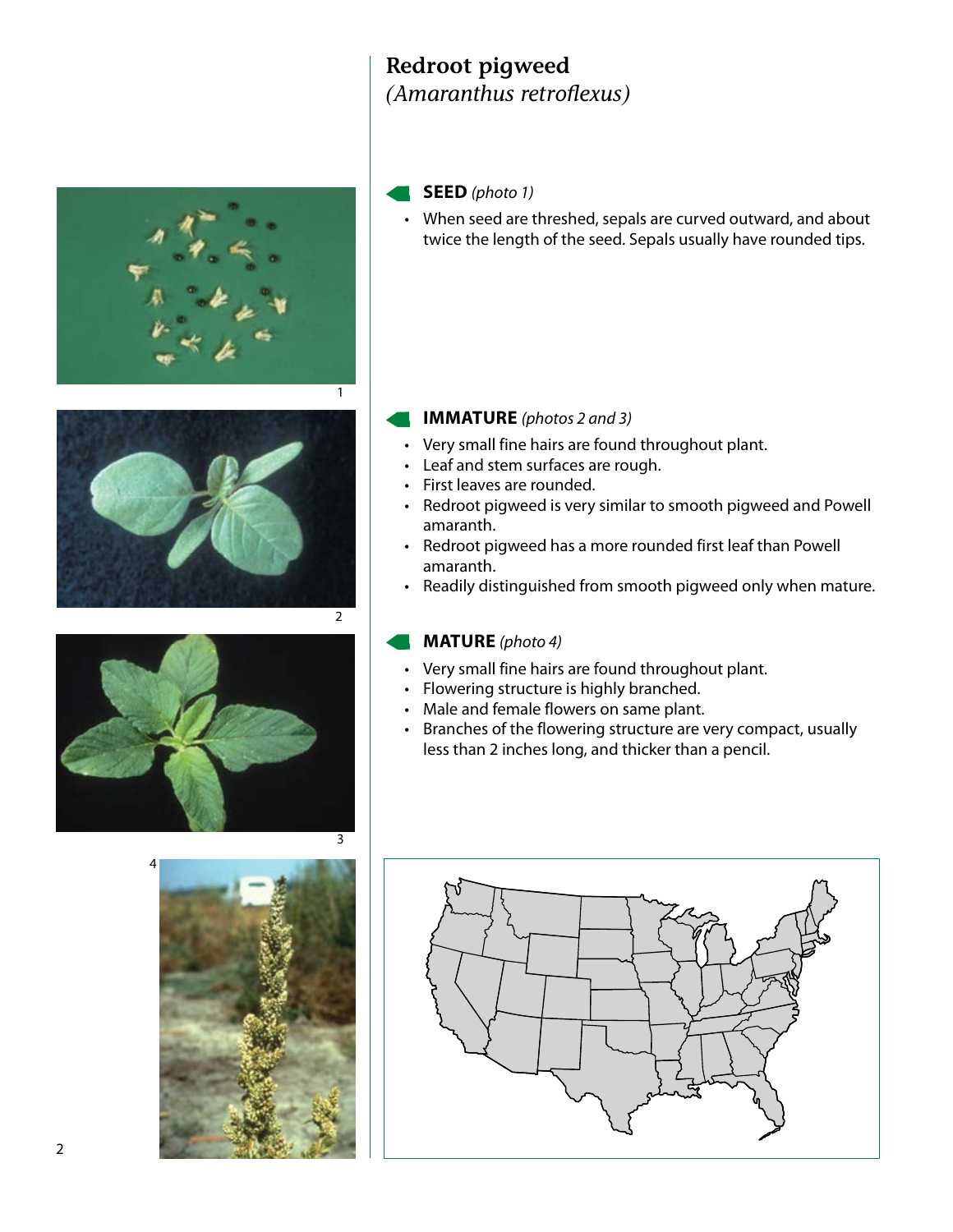### **Smooth pigweed** *(Amaranthus hybridus)*

**SEED** *(photo 1)*

• When seed are threshed, sepals are about the same length as the seed. Sepals have rounded tips.

### **IMMATURE** *(photos 2 and 3)*

- Very small fine hairs are found throughout plant.
- Leaf and stem surfaces are rough.
- First leaves are rounded.
- Smooth pigweed is very similar to redroot pigweed and Powell amaranth.
- Smooth pigweed has a more rounded first leaf than Powell amaranth.
- Readily distinguished from redroot pigweed only when mature.

- Very small fine hairs are found throughout plant.
- Flowering structure is highly branched, more so than redroot pigweed or Powell amaranth.
- Male and female flowers on same plant.
- Branches of the flowering structure are compact, usually more than 1½ inches long, and thinner than a pencil. Branches are usually longer than those of redroot pigweed.
- At maturity, entire plant and flowering structure are usually either green or reddish purple.









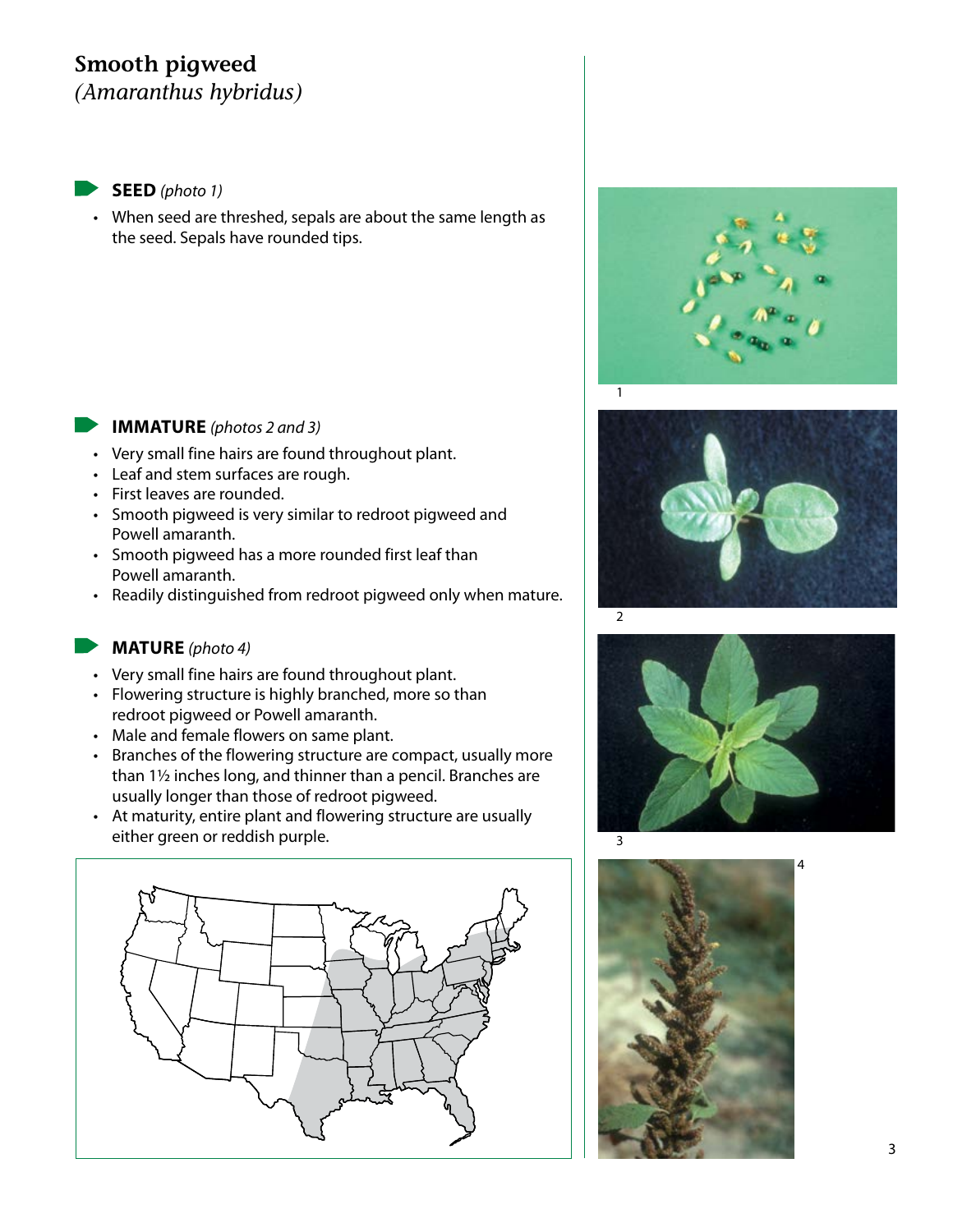### **Powell amaranth** *(Amaranthus powellii)*



### **SEED** *(photo 1)*

• When seed are threshed, sepals are straight, longer than the seed, and pointed. One sepal is usually noticeably longer than the others.



### **IMMATURE** *(photos 2 and 3)*

- Very small fine hairs are found throughout the plant.
- Leaf and stem surfaces are rough.
- Powell amaranth is very similar to redroot pigweed and smooth pigweed.
- First leaves are more tapered and slightly pinched toward the end, unlike redroot and smooth pigweed.





- Very small fine hairs are found throughout plant.
- Flowering structure is branched, but less than redroot pigweed and much less than smooth pigweed.
- Male and female flowers on same plant.
- Branches of the flowering structure are usually 4 to 8 inches long, and thicker than a pencil.

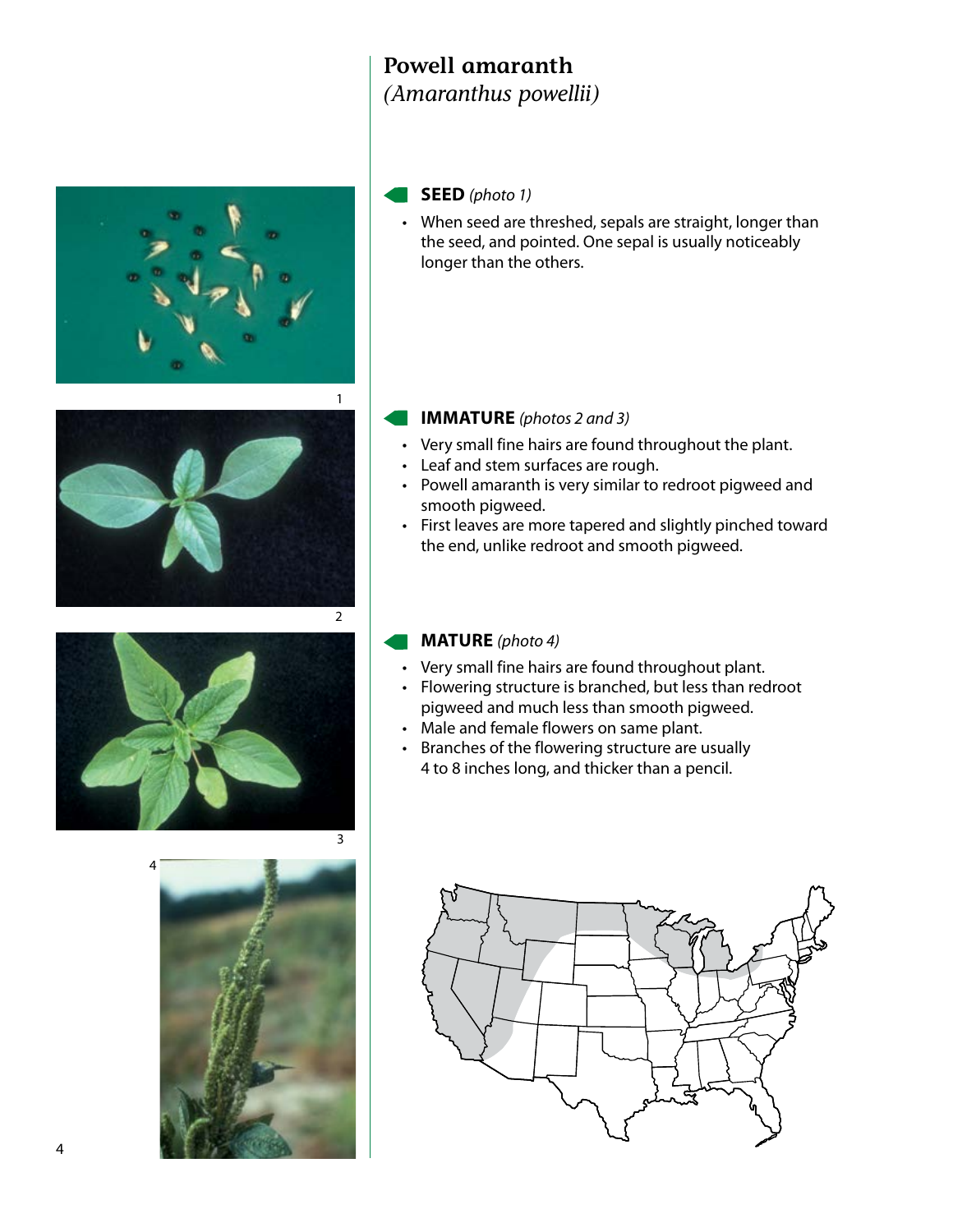### **Spiny amaranth** *(Amaranthus spinosus)*

**SEED** *(photo 1)*

- When seed are threshed, sepals are slightly longer than the seed.
- The seed capsule breaks irregularly.









### **IMMATURE** *(photos 2 and 3)*  $\mathbf{r}$

- Sharp spines are present at points of leaf attachment to stems (nodes).
- The leaves often have a v-shaped variegation.
- Stems are smooth and do not have hairs.

- Sharp spines are present in the leaf nodes and flowering clusters.
- Plant often has a nodding appearance.
- The leaves often have a v-shaped variegation.
- Stems are smooth and do not have hairs.
- Female flowers toward bottom and middle of plant, with spines in the flower clusters.
- Male flowers at tops of plants.

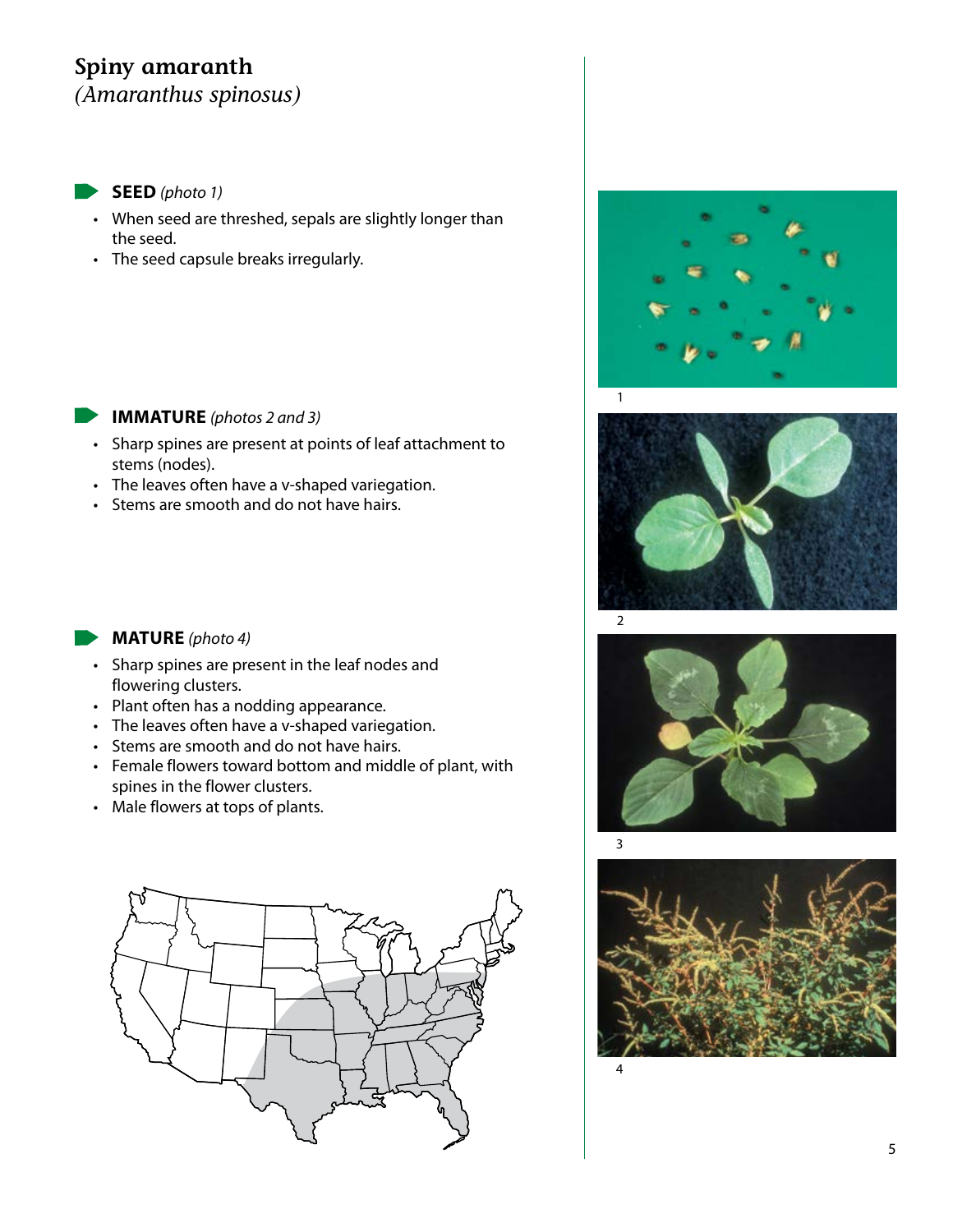### **Tumble pigweed** *(Amaranthus albus)*



### **SEED** *(photo 1)*

- When seed are threshed sepals are slightly longer than the seed.
- The seed capsule breaks apart into two cup–like sections.



### **IMMATURE** *(photos 2 and 3)*

- Leaves are egg shaped with wavy edges.
- Plant is often an olive green color.
- Leaves are small, usually less than 1½ inches long.



# 4

- Plants are 2 to 3 feet tall and often spherical in shape.
- Leaves are egg-shaped with wavy edges.
- Leaves are small, usually less than 1½ inches long.
- There is no distinct flowering structure; flowers are located at points of leaf attachment to the stem.
- At maturity, plant may break off at ground level and roll.

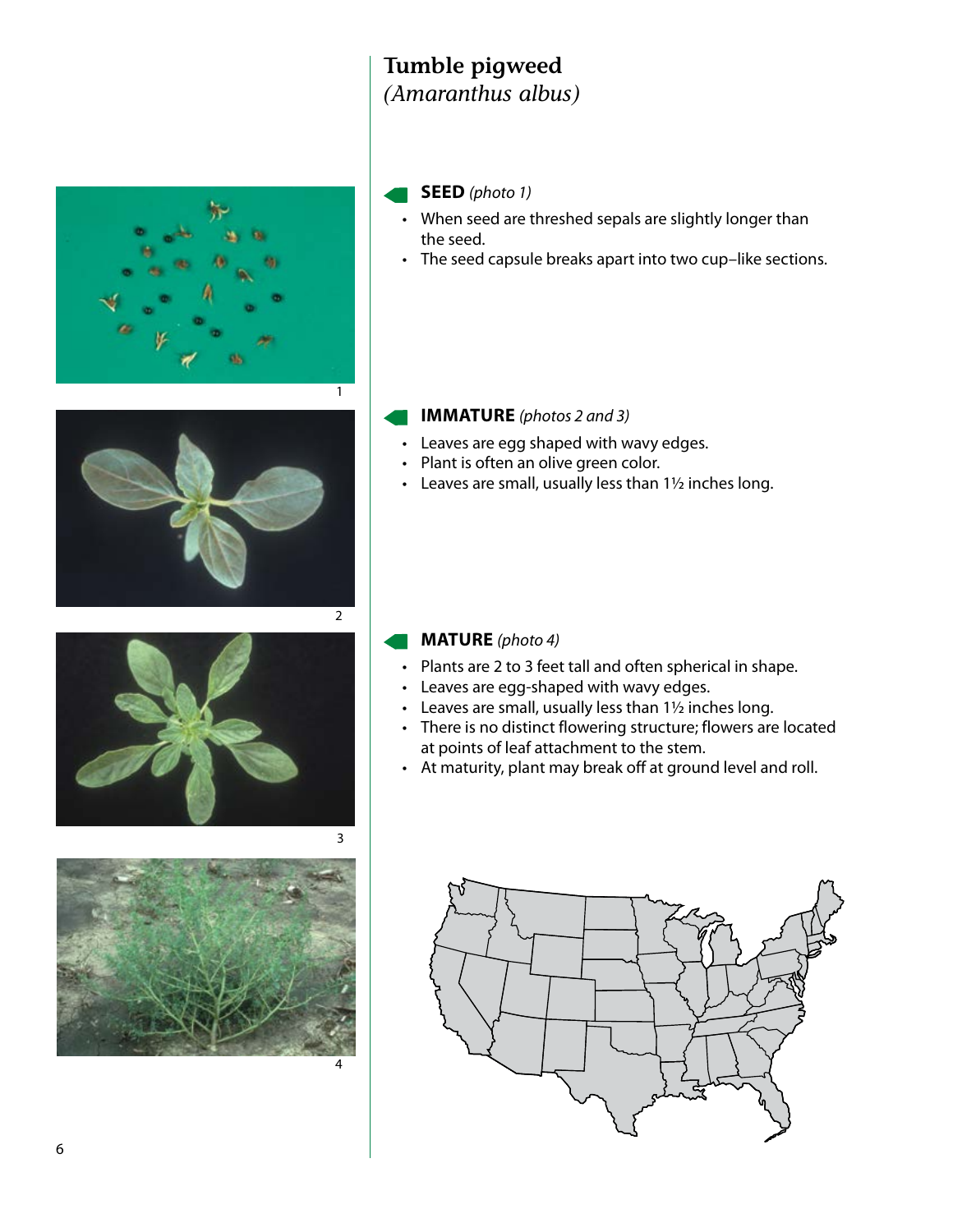### **Prostrate pigweed** *(Amaranthus blitoides)*

### **SEED** *(photo 1)*

- Seed are larger than those of the other pigweed species.
- Sepals longer than seed.
- When threshed seed capsule breaks apart into two cup–like sections.

#### **IMMATURE** *(photos 2 and 3)*  $\blacksquare$

- Cotyledons are longer than other pigweed species.
- Plant is low growing and prostrate.
- Leaves are spatulate.
- Leaves are small, usually less than 1½ inches long.









- Plant is low growing and spreading.
- Leaves are waxy, spatulate and narrow toward the base.
- Leaves are small, usually less than 1½ inches long.
- There is no distinct flowering structure; flowers are located at points of leaf attachment to the stem.

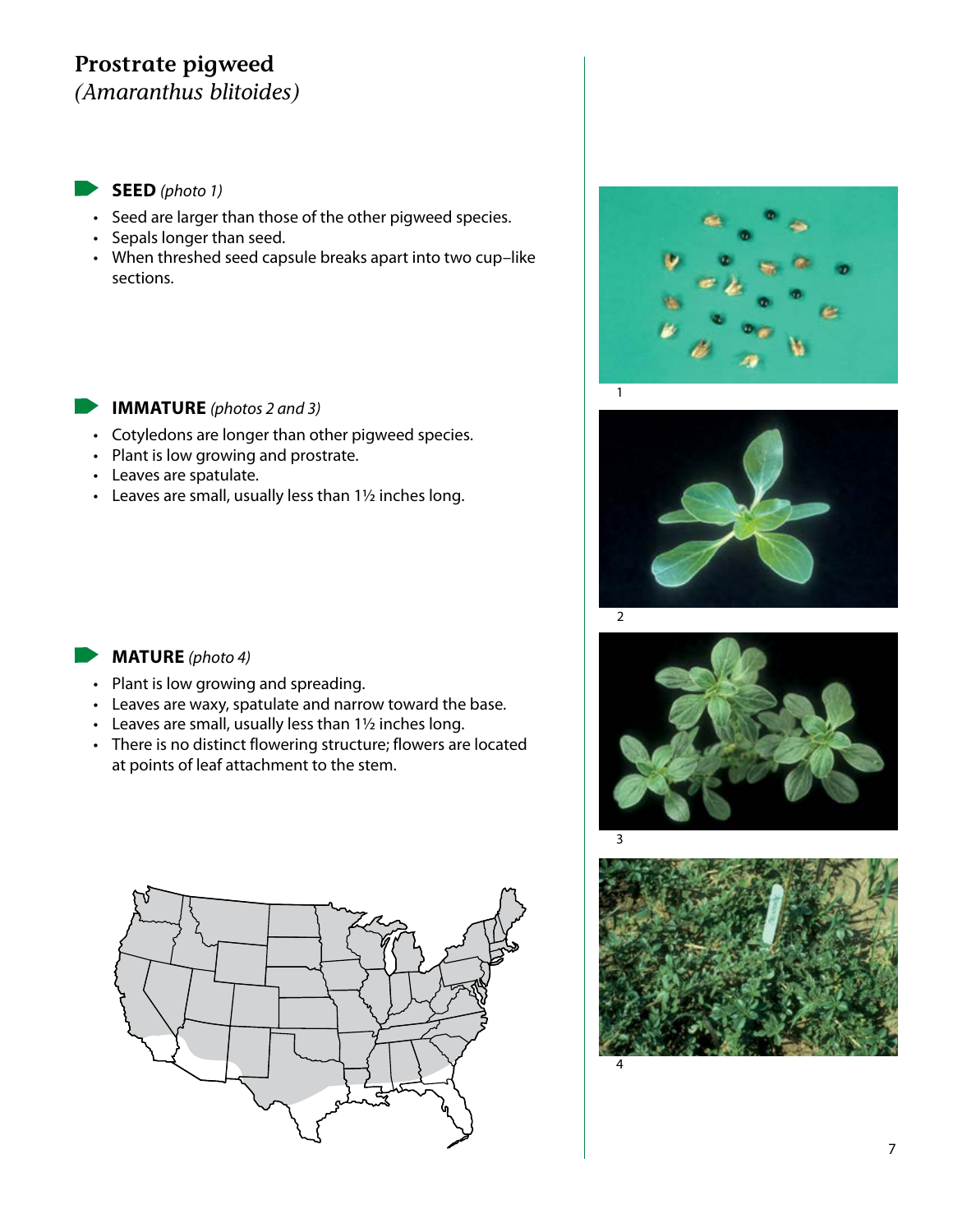### **Waterhemp (common and tall)**  *(Amaranthus rudis, A. tuberculatus)*











Distinguishable only when flowers or seed are present.

### **SEED**

*(photos 1 and 2)*

- When threshed, many seed remain in capsule (utricle).
- If the seed capsule breaks apart into two cup-like sections, it is common waterhemp (photo 1); if the capsule breaks irregularly when threshed, it is tall waterhemp (photo 2).
- Common waterhemp usually has a discernible fracture line on the capsule (photo 1).

### **IMMATURE** *(photos 3 and 4)*

- Cotyledons are often more egg shaped than other species.
- Waterhemp has long narrow leaves (lanceolate), which are often waxy in appearance. Note: leaf shape is extremely variable in these species.
- There are no hairs on the plant.
- Stem and leaf surfaces are smooth.

- Leaves are usually long and narrow (variable).
- Each plant is either male or female. Males shed pollen, while females produce seed.
- Flowering structures are open and located near the top of the plant and at the tips of branches.
- Stem and leaf surfaces are smooth.

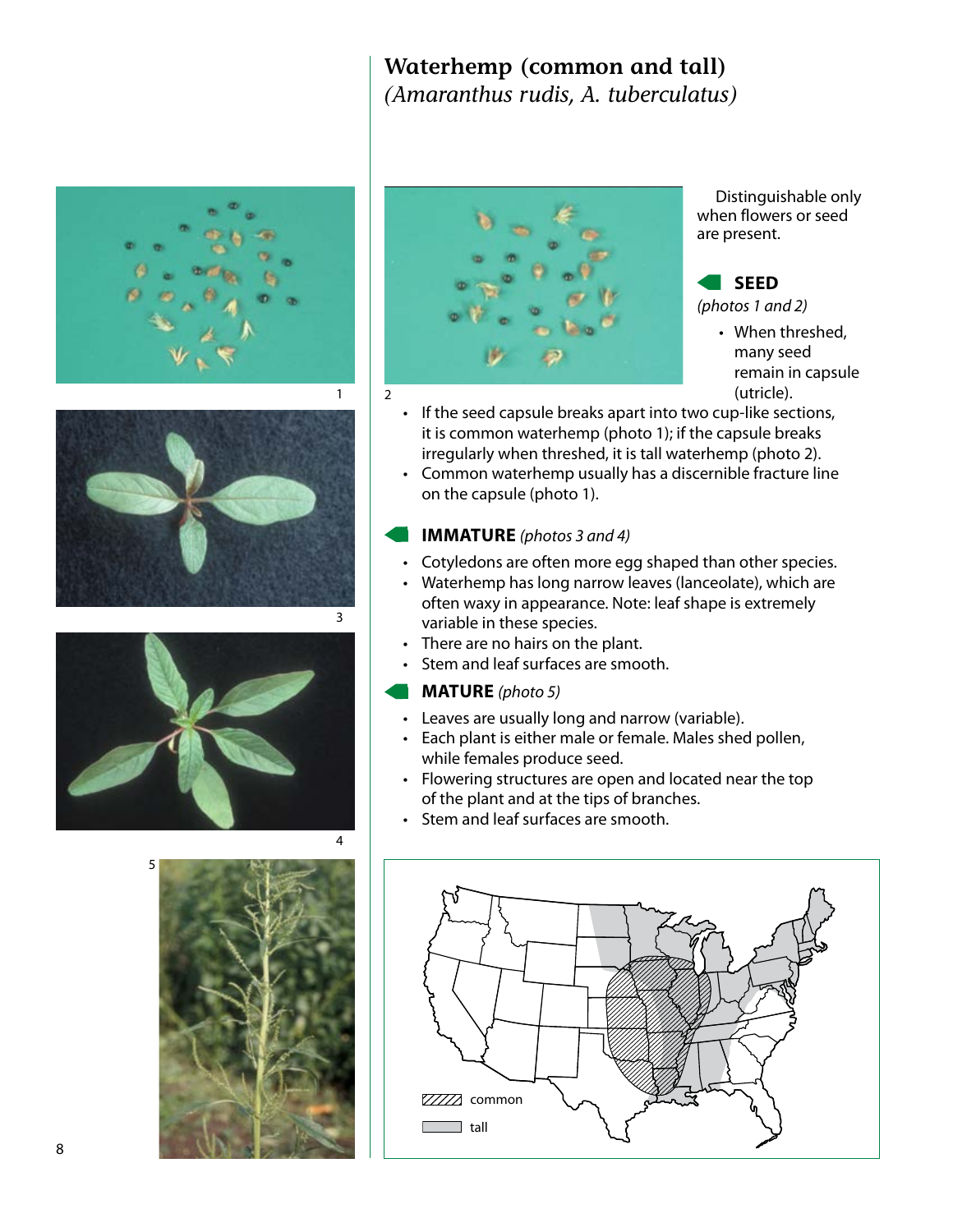### **Palmer amaranth**

*(Amaranthus palmeri)*

- **SEED** *(photo 1)* • When seed are threshed, sepals
	- are about twice the length of the seed. The seed capsule breaks apart into two cup–like sections.





### **IMMATURE** *(photos 2, 3, and 4)*

- There are few or no hairs on this species, stem and leaf surfaces are smooth (distinguishes Palmer amaranth from redroot pigweed, smooth pigweed and Powell amaranth).
- The petioles are often as long or longer than the leaf blades.
- Plant often has a poinsettia-like appearance with symmetrical leaf arrangement.
- The leaves occasionally have a v-shaped variegation.

- Flowering structure is 1 to 2 feet long, thick, and mostly non-branched.
- Each plant is either male or female; male flowering structure feels soft and sheds pollen, while female flowering structure feels prickly and contains seed.
- Leaves occasionally have a v-shaped variegation, but plants do not have spines.
- The petioles are as long or longer than the leaf blade.
- There are no hairs on the plant.
- Stem and leaf surfaces are smooth.









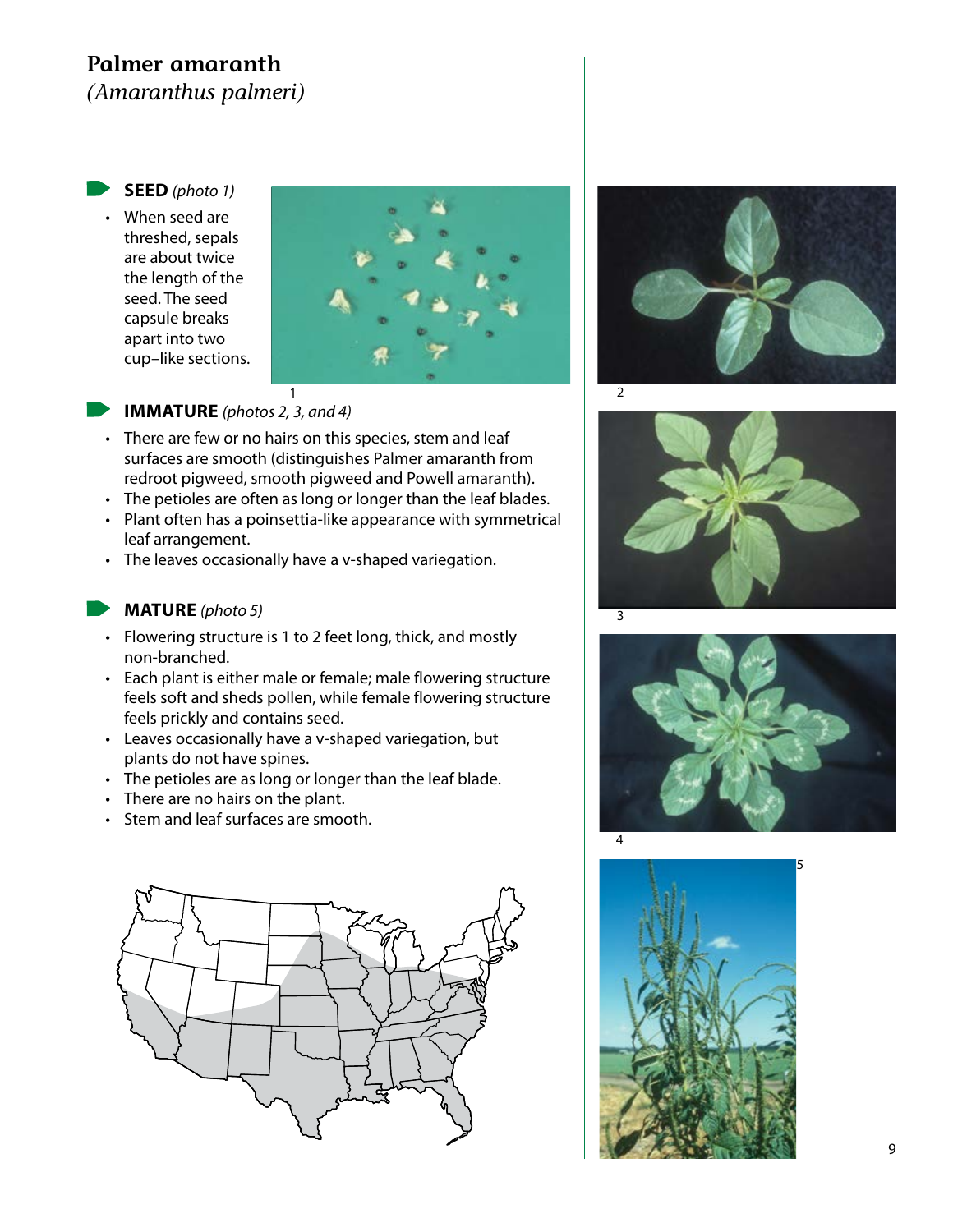### **Mature plant identification key**

This key can be used to distinguish between pigweed species. Based on the flowering characteristics you observe, choose between the alternatives listed with the number "1." Then proceed to the next set of alternatives under the selected heading. Again, choose the appropriate alternatives and continue the process until the pigweed is identified.

1. Flowering structures are located throughout the plant. No terminal structures. 2. Plant low growing spreading across ground --------------------------------------- prostrate pigweed 2. Plant erect, usually less than 3 feet tall, often round in shape------------------------------------------------------------------------------ tumble pigweed 1. Flowering structures primarily at the tips of branches or toward the top of the plant. 3. Plant with  $\frac{1}{2}$  inch or longer spines (usually paired) at the point of leaf attachment to stem and the flower clusters.------------------------------------------------------------------------------ spiny amaranth 3. Plants without spines throughout plant. *(Note: Palmer amaranth female flower structures feel prickly but lack spines at leaf nodes.)* 4. Plants with very fine hairs on stems. 5. Compact flowering structure, branches of flowering structure are thick, short (less than 2 inches) and stubby; sepals curved outward with round tips, 2 times the length of the seed--------------------------------------------------------------------------- redroot pigweed 5. Compact flowering structure, branches of flowering structure are moderate in length (usually 1½ to 3 inches), about pencil thickness or less in diameter. Sepal tips are rounded and same length as seed ------------------------- smooth pigweed 5. Compact flowering structure, branches of flowering structure thick, long (often 4 to 8 inches); sepals are straight, pointed and longer than seed --------------------------------- Powell amaranth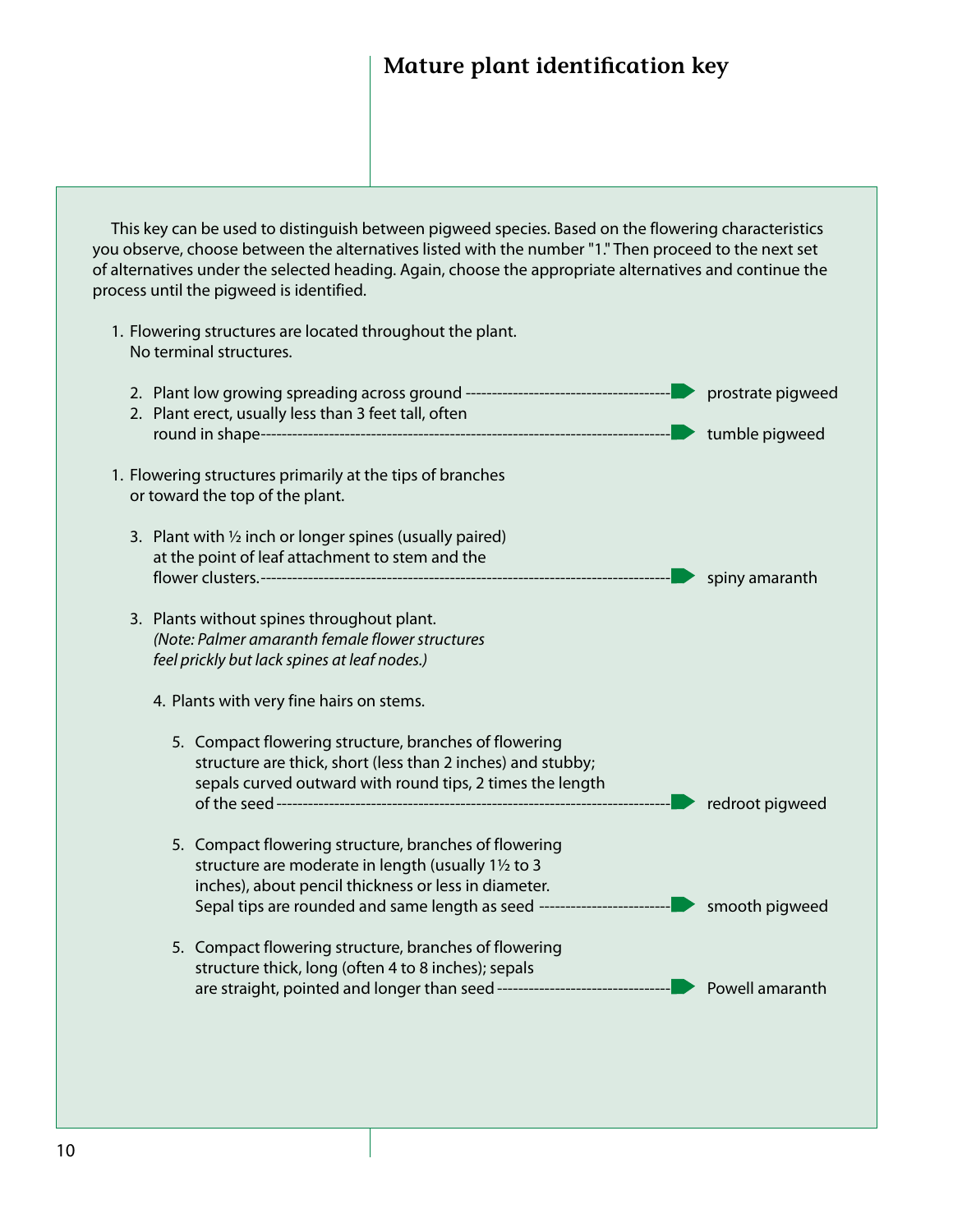